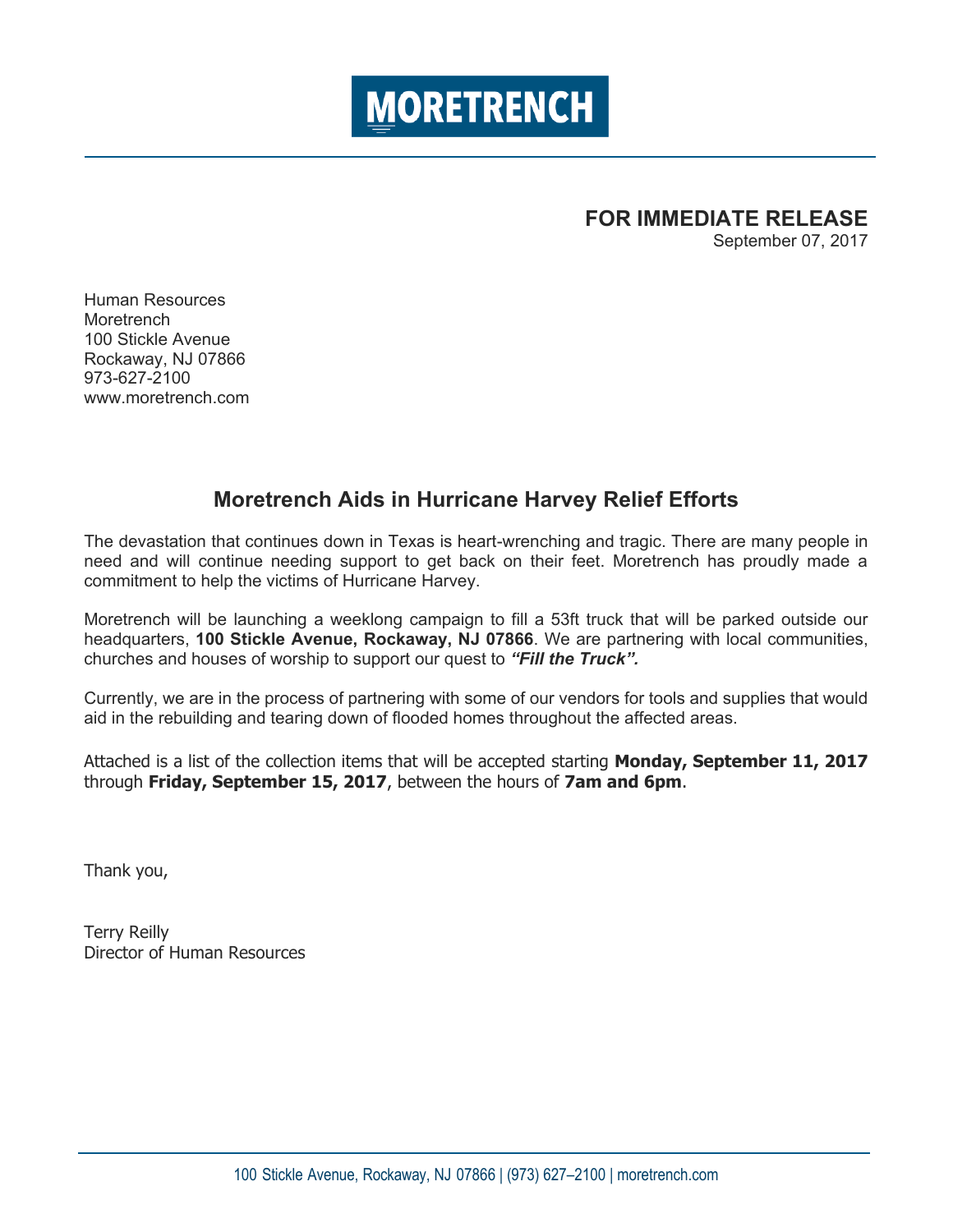# **Let's Fill the Truck!**

# **ITEMS**

Shelf-stable foods (non-perishable foods that does not need cooking or refrigeration) that are easily prepared.

- Foods that appeal to family members.
- Foods that are calorie- and protein-rich to help maintain energy and strength.
- Foods needed to meet special dietary needs (such as for babies & toddlers, the elderly, diabetics and sick people).
- Single serving (snack-sized canned goods) or one-meal canned foods to avoid leftovers.
- Instant meals/soup mixes/powdered foods/freeze-dried foods will need water for reconstituting.
- Foods packaged in cans or solid plastic containers will be more secure. For foods packaged in lightweight plastic or paper, place them inside heavy zipper-lock plastic bags.
- Avoid many salty foods that will make you thirsty (dried foods like jerky, chips, crackers, etc.).
- Avoid glass jars/bottled foods that are heavy/bulky/breakable.

# **DAIRY GROUP**

- Canned milk
- Shelf-stable "boxes" of milk

# **BREAD AND CEREAL GROUP**

- Granola bars/compressed food bars
- Crackers/snack crackers packs
- Dry, ready-to-eat cereals
- Instant oatmeal (requires safe water to reconstitute)

#### **FRUIT GROUP**

- Dried fruits
- Trail mixes (blends of granola, nuts, seeds, dried fruits)
- Canned fruits
- Canned juices
- Shelf-stable "boxes" of juices

#### **PROTEIN GROUP**

- Peanut butter/jelly
- Nuts
- Canned beans/chili
- Canned fish, chicken, meats